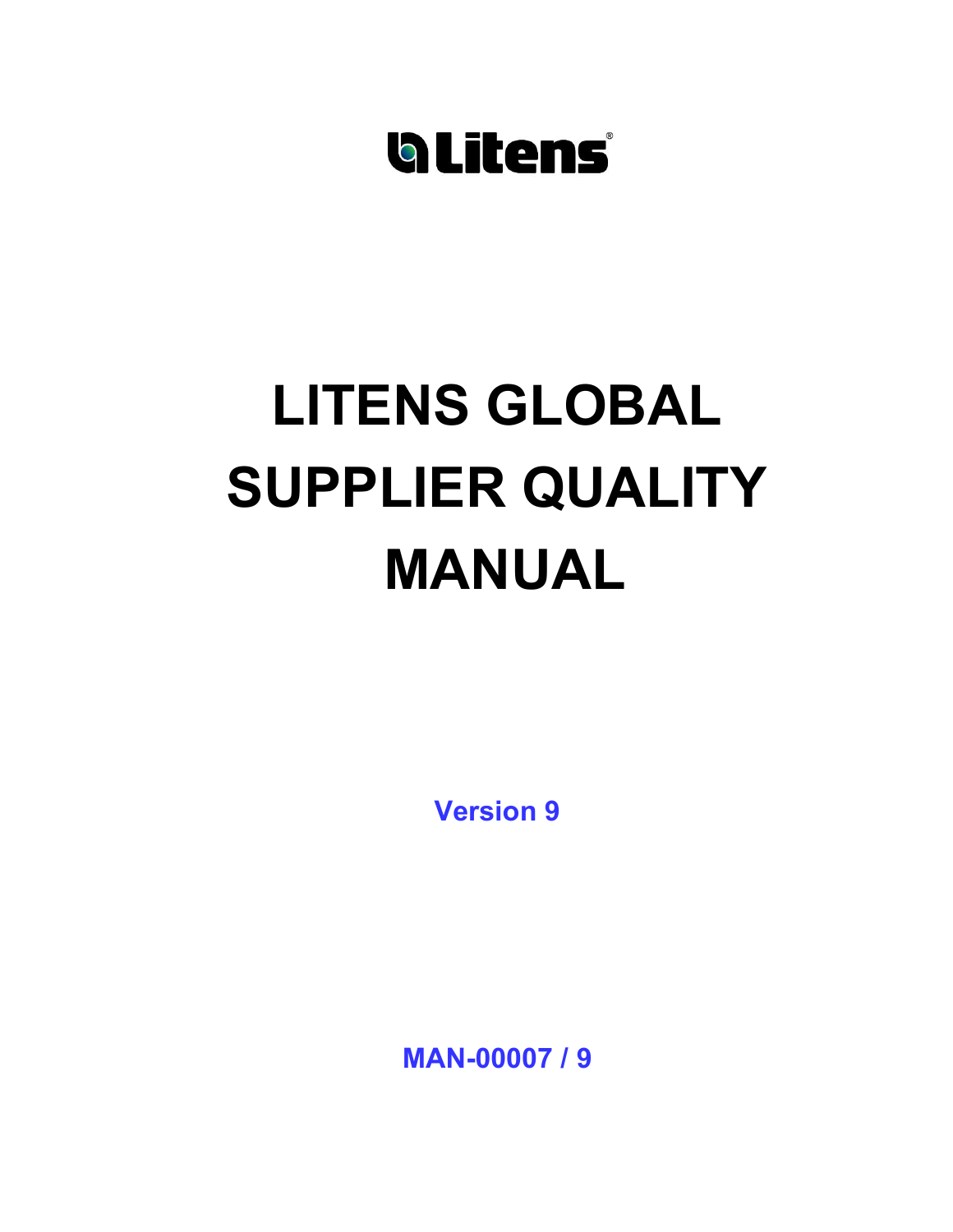

### **Glitens** Table of Contents

#### CONTENTS PAGE

| 1.0                                                              |  |  |
|------------------------------------------------------------------|--|--|
| 2.0                                                              |  |  |
| 3.0                                                              |  |  |
| 4.0                                                              |  |  |
| 5.0                                                              |  |  |
| 6.0                                                              |  |  |
| 7.0                                                              |  |  |
| 8.0                                                              |  |  |
| 9.0                                                              |  |  |
|                                                                  |  |  |
|                                                                  |  |  |
|                                                                  |  |  |
|                                                                  |  |  |
| 14.0 Process Control/Special Characteristics/Special Processes 9 |  |  |
|                                                                  |  |  |
|                                                                  |  |  |
|                                                                  |  |  |
|                                                                  |  |  |
|                                                                  |  |  |
|                                                                  |  |  |
|                                                                  |  |  |
|                                                                  |  |  |

MAN-00007 / 9 Page 2 of 22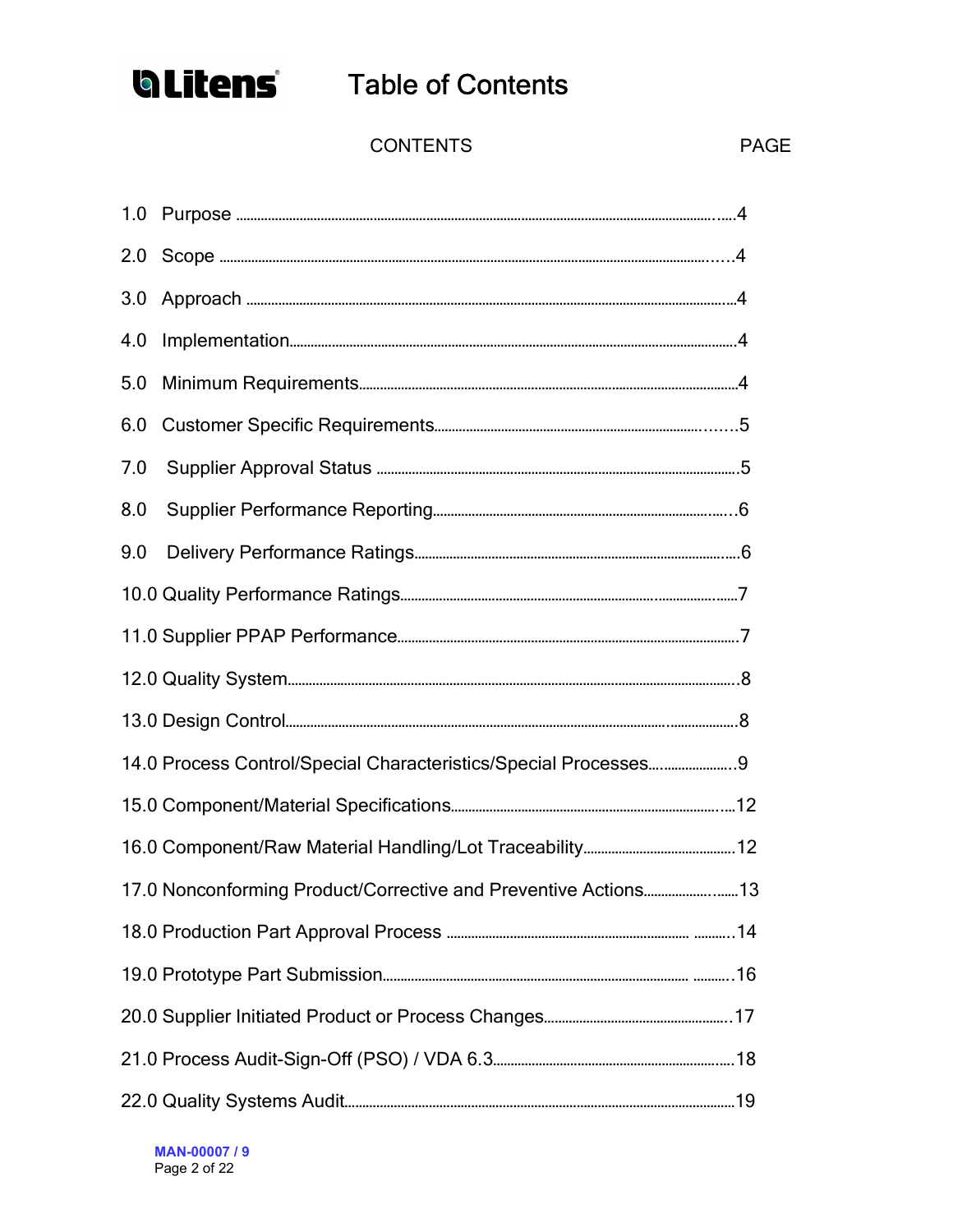### **Glitens** Table of Contents

| 27.0 Warranty, Validation or Other Engineering Returns for |     |  |
|------------------------------------------------------------|-----|--|
|                                                            | .21 |  |
|                                                            | 22  |  |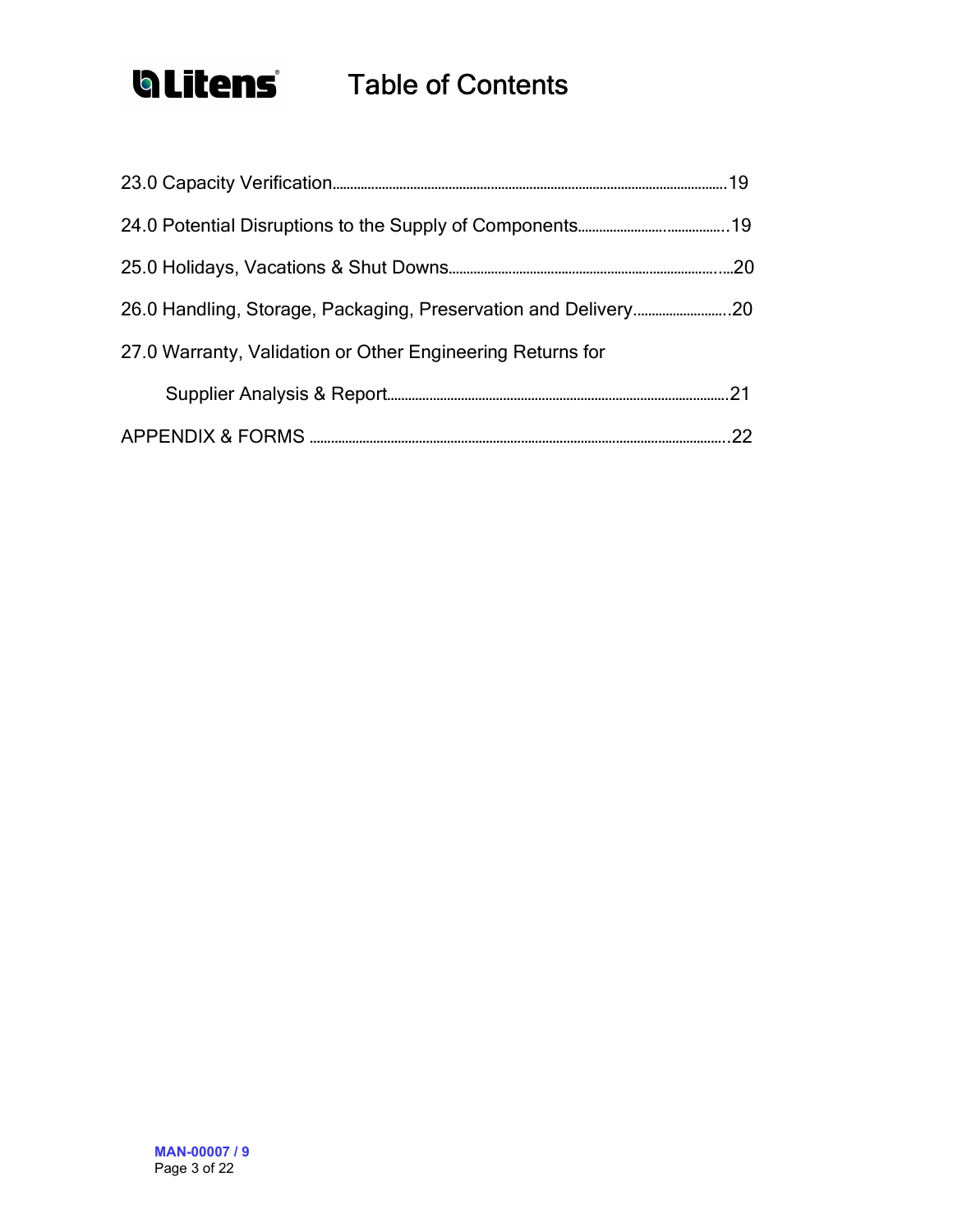### **blitens**

### 1.0 Purpose

To define Litens' minimum Quality System requirements and expectations by directing the supplier to recognized industry standards for quality systems and providing additional or alternative Litens specific quality system requirements that must be satisfied.

#### 2.0 Scope

The supplier requirements contained herein apply to all parties who agree to contract to Litens Automotive Group globally for the purpose of supplying products or services that will be used in Litens' products.

#### 3.0 Approach

The words "shall," "will" and "must" indicate mandatory requirements. Suppliers choosing other approaches must be able to show that their approach meets the intent of the requirement.

Translations of this document, in whole or in part, are intended solely as a convenience to the non-English-reading suppliers. If any questions arise concerning the accuracy of the information presented by a translated version, please refer to the English version which shall be considered as the official document.

### 4.0 Implementation

Suppliers are required to implement, maintain and continually improve on all requirements contained herein or referred to in this document. Conformance to such requirements will be evaluated in accordance with a recognized industrial standard (IATF/ISO/VDA) quality system assessment manual.

### 5.0 Minimum Requirements.

|                                                                                    | <b>Minimum Requirement</b>                                                                                                                                                           |
|------------------------------------------------------------------------------------|--------------------------------------------------------------------------------------------------------------------------------------------------------------------------------------|
| All components and services<br>for production use                                  | Current version of IATF 16949 and ISO 9001 or VDA<br>standard third party registered by an accredited registrar                                                                      |
| All components and services<br>for production use - upon<br>agreement from Litens. | Current ISO 9001 with 2 <sup>nd</sup> party audit as per IATF<br>Minimum Automotive Quality Management Systems<br>Requirements for Sub-Tier Suppliers (MAQMSR - current<br>version). |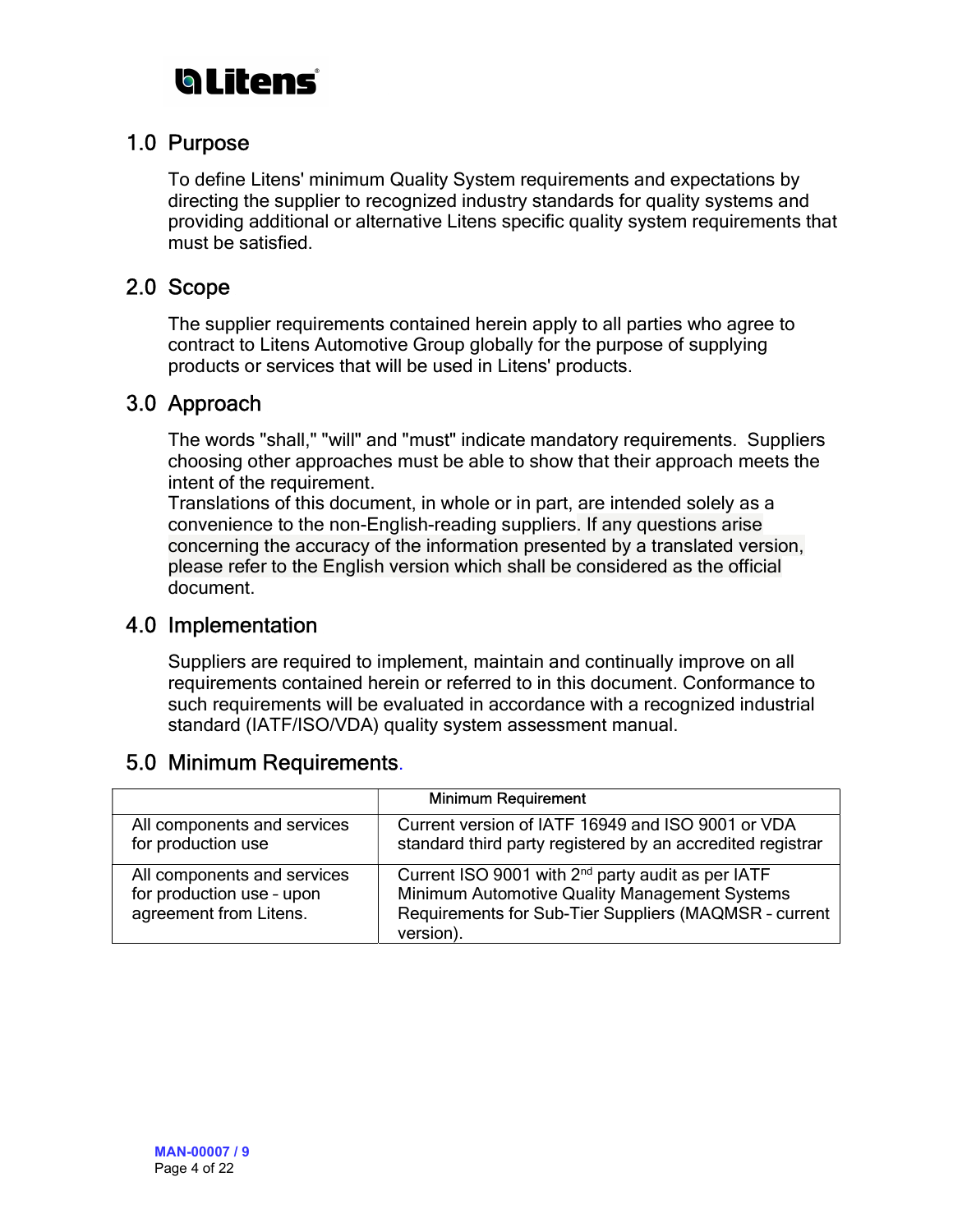### **blitens**

### 6.0 Customer Specific Requirements

 Customer requirements will be transmitted and shall be adhered to as applicable by the supply chain. This includes technical drawings, components, tolerances, timing, processes, changes, legal and regulatory requirements. Litens' suppliers are required to convey the requirements to sub-tier suppliers as appropriate to ensure interfaces are identified and secured.

Suppliers are required to adhere to Litens Code of Conduct and Ethics for Suppliers as well as Sustainability requirements as posted on Litens website (https://litens.com/suppliers/).

. Suppliers must also maintain a documented contingency plan to ensure that the supply of components to Litens is secured.

 Litens drawings may call out an ES (Engineering Specification) as well as GMS (Global Measurement Standard) requirements. Suppliers must ensure that they adhere to the requirements of these standards.

### 7.0 Supplier Approval Status

| <b>Supplier Approval Status</b> | <b>Approval Status Description</b>                                                    |
|---------------------------------|---------------------------------------------------------------------------------------|
| <b>Approved Suppliers</b>       | Meets all requirements                                                                |
| <b>HOLD - No New Business</b>   | May solicit quotes but will not award any<br>new job until the HOLD status is removed |
| Unapproved                      | May solicit quotes but will not be awarded<br>any job until the supplier is approved  |

The supplier approval status levels are as follows:

An approved supplier may have to re-qualify for approved status in case of changes to ownership or to management responsibility for quality or change in financial standing of the company as appropriate.

Litens reserves the right to enforce, in full or in part, any of the above criteria.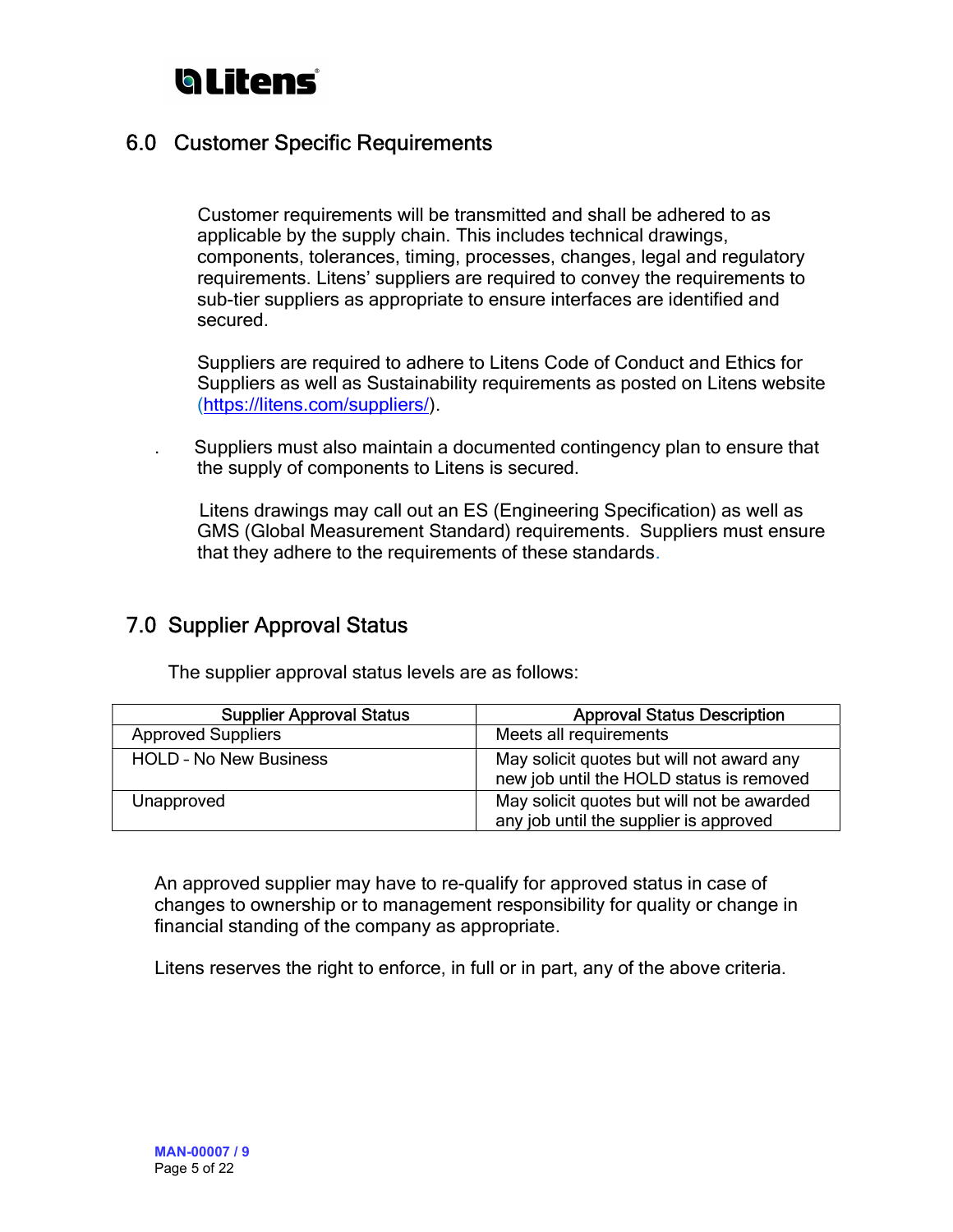### **hLitens**

### 8.0 Supplier Performance Reporting

Litens issues supplier performance report cards. The purpose of the report card is to provide suppliers with feedback for continual improvement activities.

The report card results will be reviewed periodically by Litens' management. Chronic poor performance may result in a change of supplier approval status.

The supplier's report card may consist of a rating in the following areas:

- **Supplier Delivery Performance**
- **Supplier Quality Performance (PPM)**
- SCAR (Supplier Corrective Action Request) occurrences
- Responsiveness to SCARs
- **PPAP Performance**

#### 9.0 Delivery Performance Ratings

It is each supplier's responsibility to establish systems to support 100% on-time delivery and to complete internal corrective actions to improve delivery and communication of delivery problems.

It is each supplier's responsibility to ship material according to the specified transportation mode, routing, standard pack, container or other Litens requirements.

Delivery Performance Ratings will be assigned and may require further actions as below:

- **100% Meets requirement no action required.**
- 90-99% An internal corrective / preventive action to be completed and documented.
- 89% and below A full, completed 8D report shall be submitted to Litens with dated action plan. This report shall be sent to Litens within 10 business days of receipt of the Supplier Performance Report card. At Litens' discretion, the supplier's Senior Management may be required to meet with Litens to discuss the documented and dated action plan

Additional corrective actions may be requested for potential or actual issues concerning delivery, transportation mode, routing, standard pack, container type or any other requirements.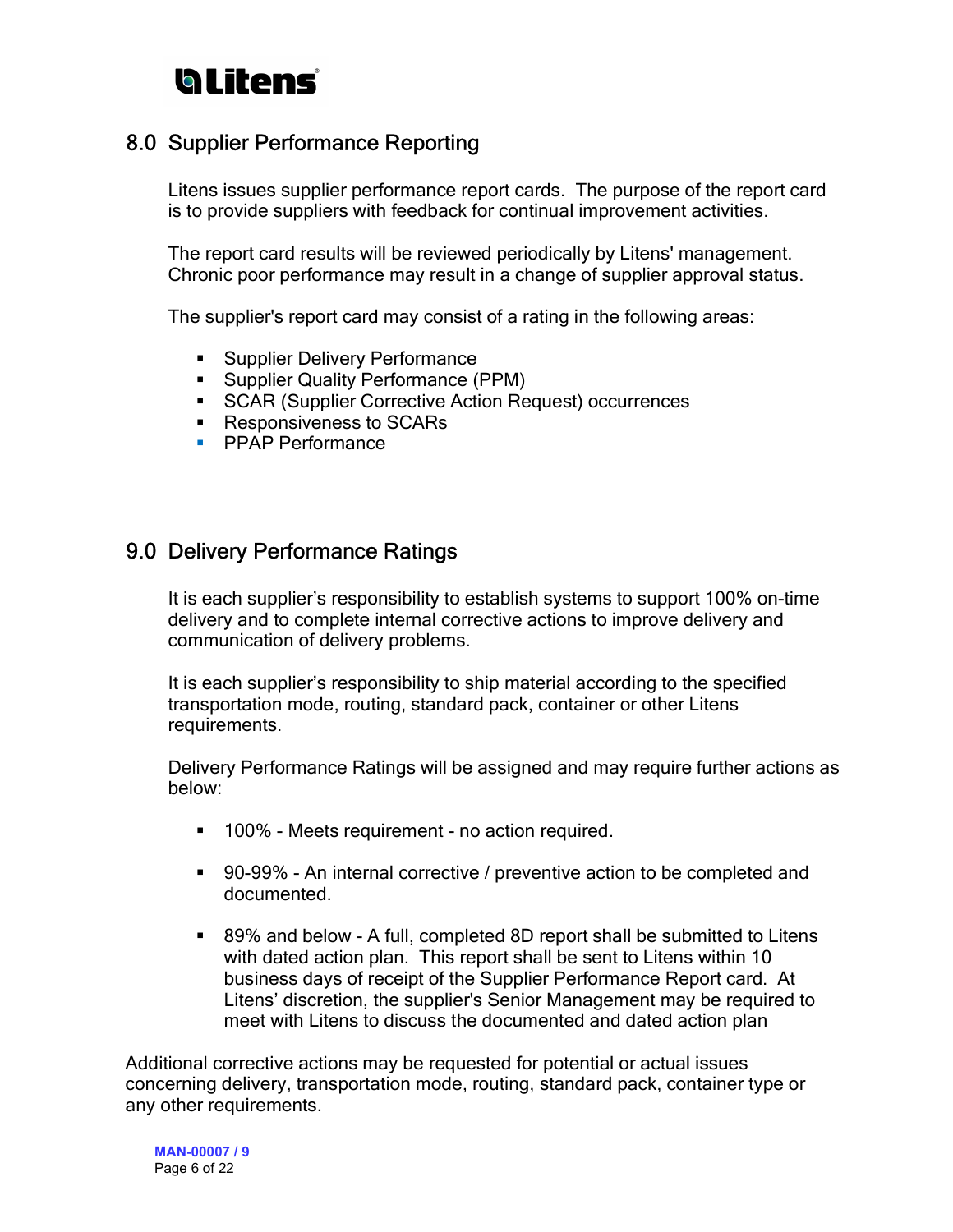### **blitens**

### 10.0 Quality Performance Ratings

PPM Performance Ratings will be as follows:

- **0 ppm Meets requirement no action required**
- Above 1 PPM A documented and dated action plan is required by Litens in response to each SCAR (Supplier Corrective Action Request) issued.
- Suppliers' PPM and SCAR frequency will be monitored. Suppliers with poor performance in these areas may be required to submit a documented and dated action plan. At Litens' discretion, the supplier's Senior Management may be required to meet with Litens to discuss the action plan.
- Regardless of the supplier's Quality Performance Rating, the supplier shall be responsible for all quality issues that may arise.

### 11.0 Supplier PPAP Performance

- 100 % on time, completed PPAP package with conforming parts (approved by Litens ) - Meets requirements - no action required.
- Failure to meet the above Upon request from Litens' Tooling Manager, a full completed Corrective Action response shall be submitted to Litens' Tooling Manager with a dated action plan.
- \* All responses from the above items must be submitted to Litens within 10 business days of the report being issued to the suppliers.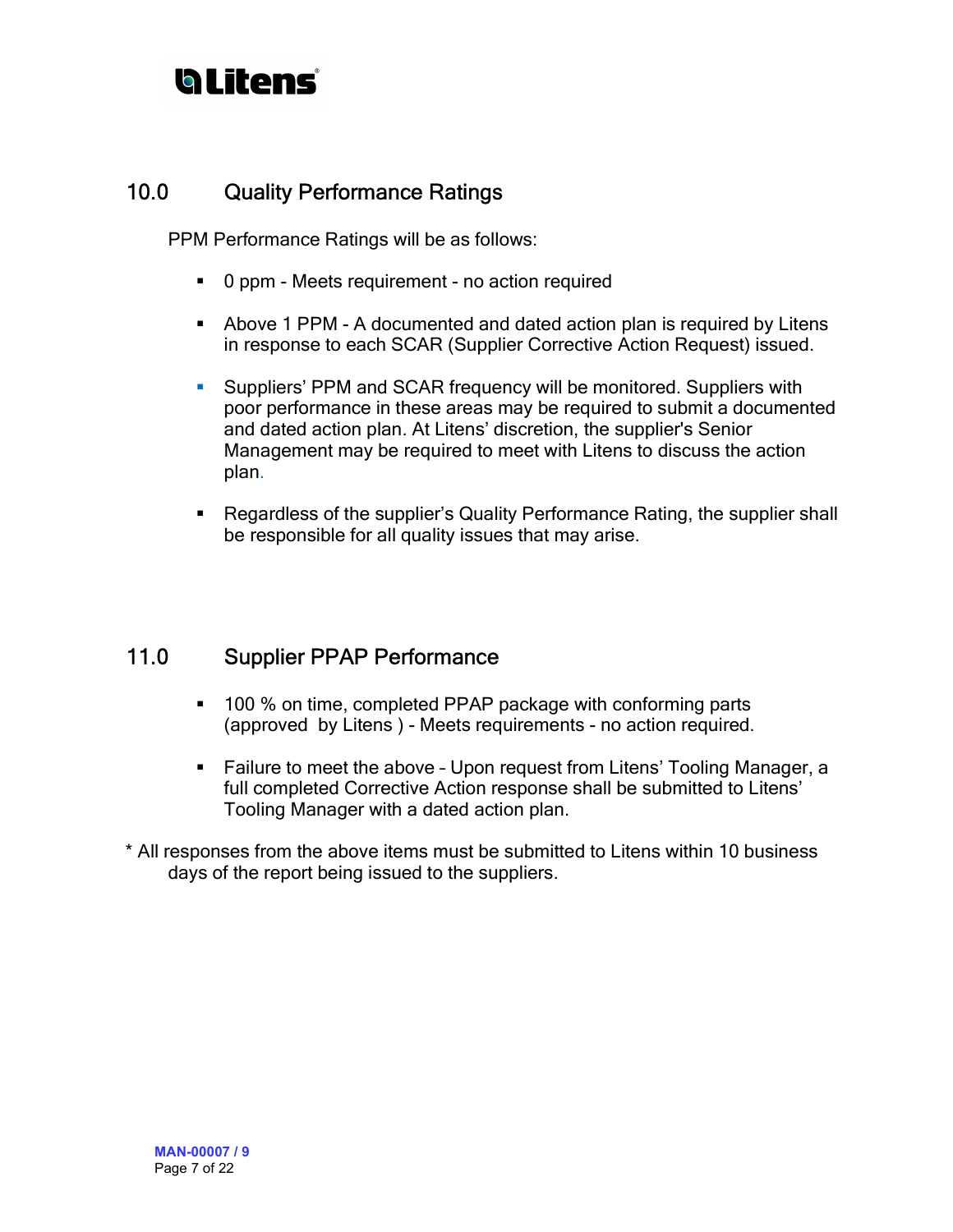### 12.0 Quality System

The supplier shall participate in Litens' Product Realization Process (APQP) and take appropriate actions as requested by Litens. The level of participation will be based on the project timing, project risk assessment, and product complexity. The supplier shall work in conjunction with Litens Product Engineering to verify that sufficient actions are taken in order to reach the reliability target for both the component itself and its manufacturing process.

The supplier shall communicate their internal APQP status to Litens' Tooling Manager as requested. The frequency and method of APQP status reporting will be defined by Litens' Tooling Manager.

Litens reserves the right to take appropriate actions on consistent quality / delivery issues including Controlled Shipping, Enhanced Controlled Shipping, Need for improvement Status, New Business Hold, etc. as the situation may warrant or to cascade customer complaints / actions.

Supplier Contact Information

It is the supplier's responsibility to ensure that their contact information is kept up to date. The supplier must notify the appropriate Litens manufacturing site(s) whenever there is either a temporary or permanent a change to the suppliers' management team or key contact personnel. Suppliers who provide components or services that are used on VW products must also nominate a PSB (Product Safety Representative) and identify this contact on Litens' Supplier Contact Form (https://litens.com/suppliers/).

### 13.0 Design Control (Design Responsible Suppliers Only)

Reference Litens' drawing title block for Litens identified special characteristics.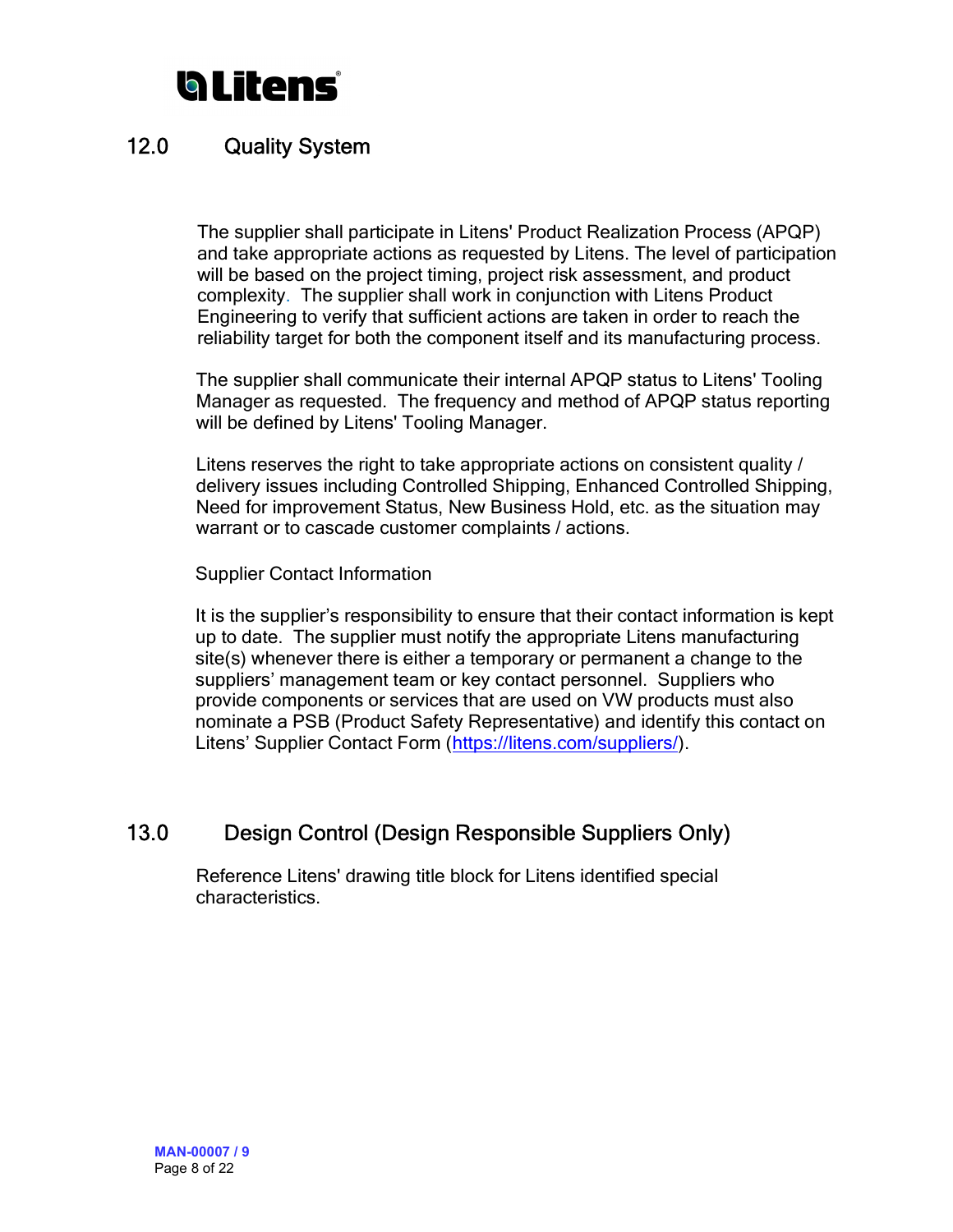### 14.0 Process Control/Special Characteristics/Special Processes

#### 14.1.Litens' SPC Status Worksheet.

. The supplier shall submit Litens' SPC Status Worksheet or equivalent on a quarterly basis to Litens Quality Assurance Department for all statistically designated characteristics. Corrective actions are to be included with the summary for any characteristics not meeting the minimum Cpk requirements (see below). Action plans shall be put in place to increase Cpk values by a process of continually reducing the causes of variability.

#### . 14.2.Special Characteristics Communication and Approval Form (SCCAF)

When requested by Litens, the supplier must complete a Special Characteristics Communication and Approval form (SCCAF) and submit it to Litens for review and approval. An approved copy of the SCCAF must be included in the PPAP documentation package.

#### 14.3.Special Characteristics

Product characteristics (e.g. dimension, property, function, chemistry, appearance or finish), or process characteristics (e.g. temperature, pressure, force) that require additional control to ensure consistency and compliance to meeting customer / engineering requirements and/or government regulations (e.g. fit, function, performance, noise & vibration, durability, safety, legal).

# 14.3.1. "SPC Characteristic" S-Cone <u>S</u>

Definition: A variable characteristic subject to in-process variation. The anticipated variation within specification could significantly affect customer satisfaction with a product (i.e. fit, function, performance)

The following specifies the minimum requirements for any dimension designated as an SPC Characteristic

Must be statistically monitored using an appropriate control chart method (e.g. X-Bar and Range (R) chart).

Gauge capability (R&R) must be demonstrated per current AIAG MSA or VDA 5 manual as directed by Litens.

Capability Index (Ppk) must be equal to or greater than 1.67 for short term studies, (e.g. PPAP submission), unless otherwise specified.

Capability Index (Cpk) must be equal to or greater than 1.33 for long term studies (e.g. mass production), unless otherwise specified.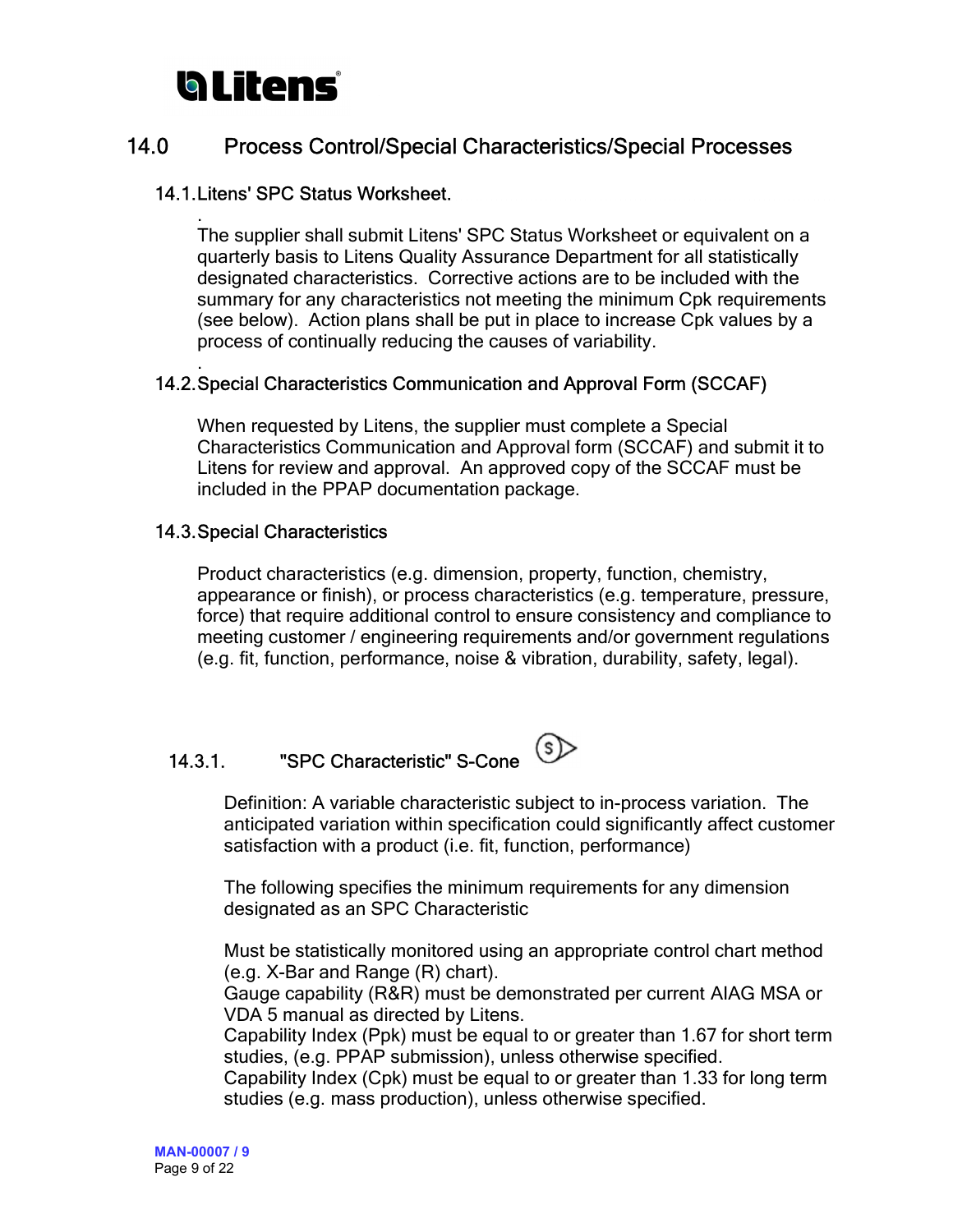# **h Litens**

If capability is not met, 100 percent inspection is required until the process is stabilized and capability can be met.

Sample size and frequency of inspection must be documented on the Control Plan.

For multiple cavity tools, measurement data from all cavities must be combined for the capability analysis, unless otherwise specified.

SPC records and documents are to be made available upon request.

### 14.3.2. "Major Characteristic" M-cone (M)

Definition: A variable characteristic not subjected to major in-process variations. The customer is equally satisfied across the entire specification, with high customer dissatisfaction immediately outside of the specification.

The following specifies the minimum requirements for any dimension designated as a Major Characteristic:

Dimensions must not exceed engineering specification limits on any part. Dimensions should have a tendency to be mean centered. Sample size and frequency of inspection must be documented on control

plan.

Records and documents are to be made available upon request. Where required, error-proofing methods must be implemented to ensure that major characteristics are monitored and are compliant.

A major characteristic symbol may be used with an additional note indicating 100% verification of conformance to requirements (e.g.  $\mathbb{D}$ ) 100% air gauge inspection required).

### 14.3.3. "Pass Through Characteristic (PTC)" M-Cone PTC, MD

Pass Through Characteristics are defined as product characteristics for features of parts supplied to or by Litens that are not controlled or functionally verified by Litens and/or are not controlled by subsequent processing of the customer (i.e. defective PTC's may affect the fit or function at the customer's assembly plant, vehicle operations or the buying public).

The following specifies the minimum requirements for any dimension designated as a Pass Through Characteristic  $\mathbb{P}\text{PTC}$ :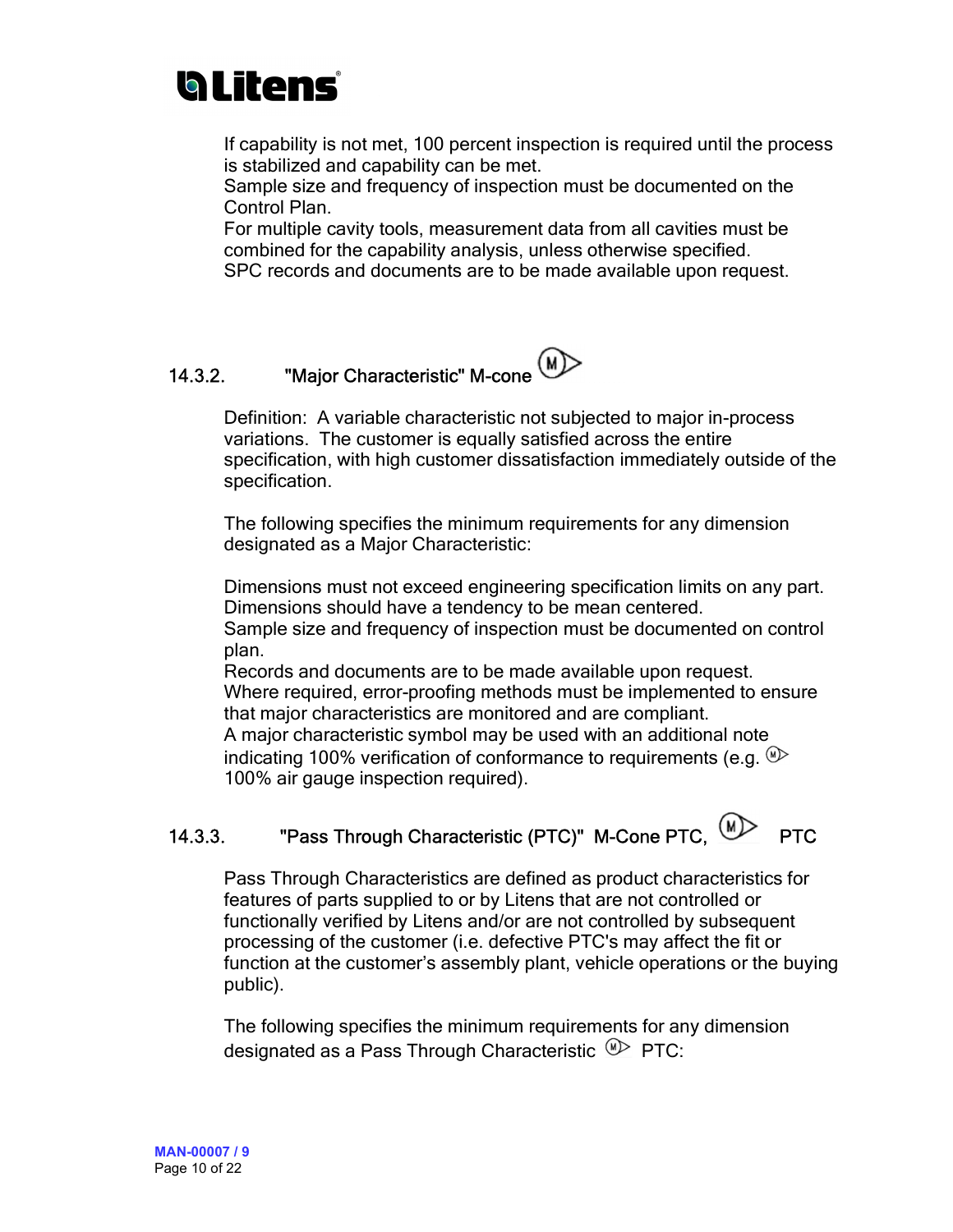Where required, Pass Through Characteristics are evaluated jointly between the customer, Litens and the sub-supplier (if applicable) during the development of the PFMEA / Control Plan.

Where required, error-proofing methods are implemented to ensure that PTC's are monitored and are compliant.

Records and documents are to be made available upon request.

#### 14.4.Error Proofing

Process control techniques which assure that all parts manufactured meet the design specification. Examples include:

Error proofing in design or process to prevent manufacture of discrepant parts Error detection in-station (automatic gauging with auto stop feature) to prevent pass through of discrepant parts

Error detection in-station or subsequent operation by multiple layers of acceptance (e.g. supply, select, install, verify), so discrepant part cannot be accepted.

100% inspection in-station or subsequent operations

#### 14.5.Annual Layout

The supplier must conduct a complete layout (this must be identified in all supplier Control Plans) on each component annually to verify that the component meets all dimensional requirements and specifications identified on the drawing. This report must be kept on file by the supplier and provided to Litens within 24 hours upon request.

#### 14.6.Special Processes - AIAG CQI and Customer Specific Assessments

The supplier must complete the current versions of all appropriate AIAG CQI and Customer Specific Assessments annually.

These assessments include:

- CQI-9 Heat Treat System Assessment
- CQI-11 Plating System Assessment.
- CQI-12 Coating System Assessment
- CQI-15 Welding Assessment
- CQI-17 Soldering System Assessment
- CQI-23 Molding System Assessment
- CQI-27 Casting System Assessment
- Ford Machining Assessment

A full copy of each assessment must be forwarded to Litens upon completion. When any of these processes are outsourced, the supplier shall ensure that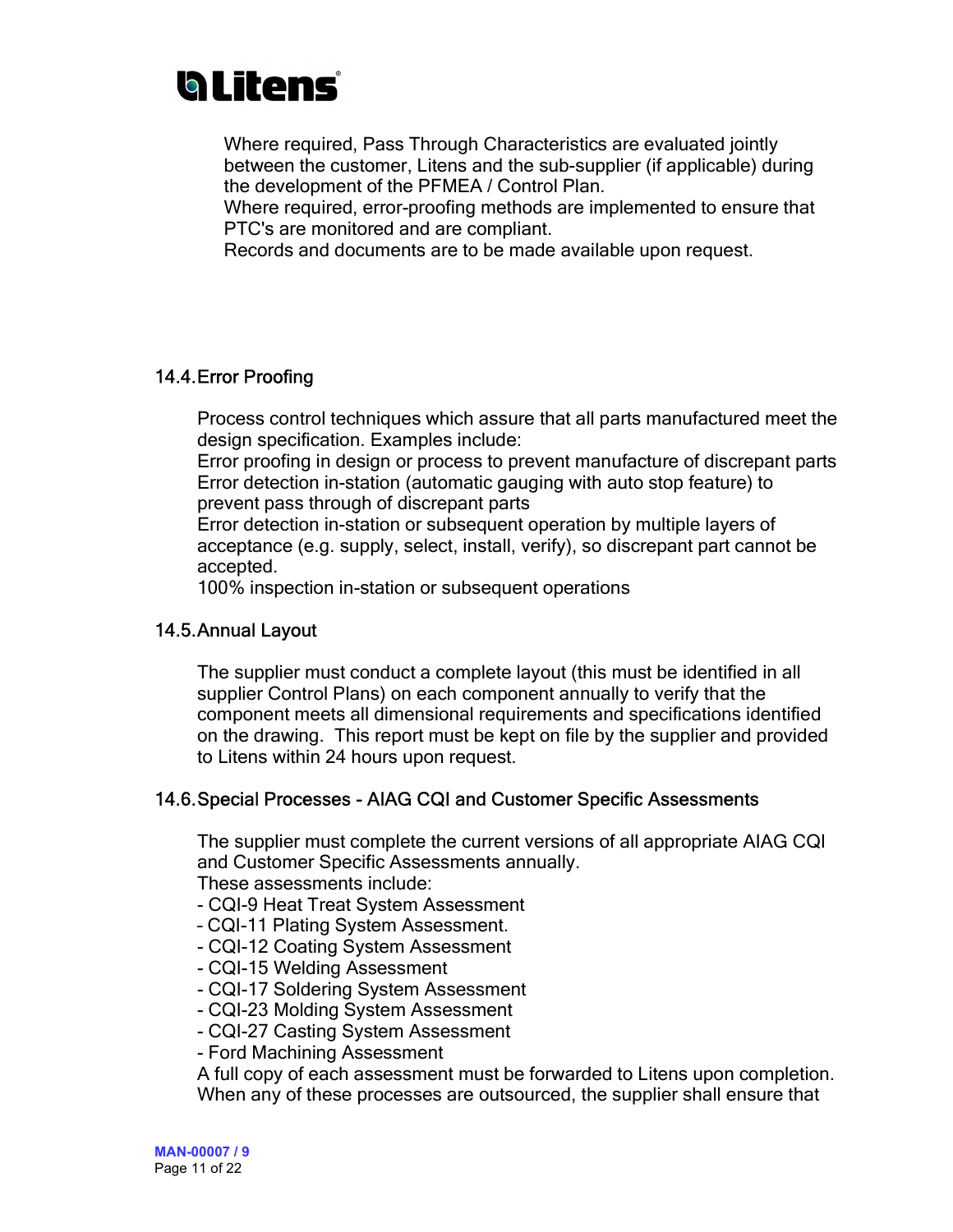these assessments are completed/acted upon by the sub-tier suppliers. For the CQI assessments, if any "Not Satisfactory" or "Needs Immediate Action" findings are identified, an action plan must be submitted to identify the corrective actions and the timing for completion. The supplier must be able to provide information regarding the assessor's qualifications. All assessments must be submitted using the most current version of the assessment document.

### 15.0 Component/Material Specifications

The supplier is required to ensure that all components meet all specifications that are indicated on the drawing. This includes Litens ES (Engineering Specification) requirements when they are stated on drawing. Conformance to all specifications must be verified by the supplier annually at minimum. A record of this conformance must be maintained by the supplier and provided to Litens upon request.

### 16.0 Component/Raw Material Handling/Lot Traceability

#### 16.1 Component Handling/Preservation.

All parts, including those dropped on the floor or those removed from the normal process flow must be scrapped.

The supplier must ensure that all raw material, components, and packaging material is stored in an appropriate location while in their facility and are protected from damage or exposure to negative environmental conditions such as humidity. The supplier is responsible for the preservation and lot control of all Litens owned products that are in their possession.

If any product has a shelf life, this must be described and communicated to Litens PE.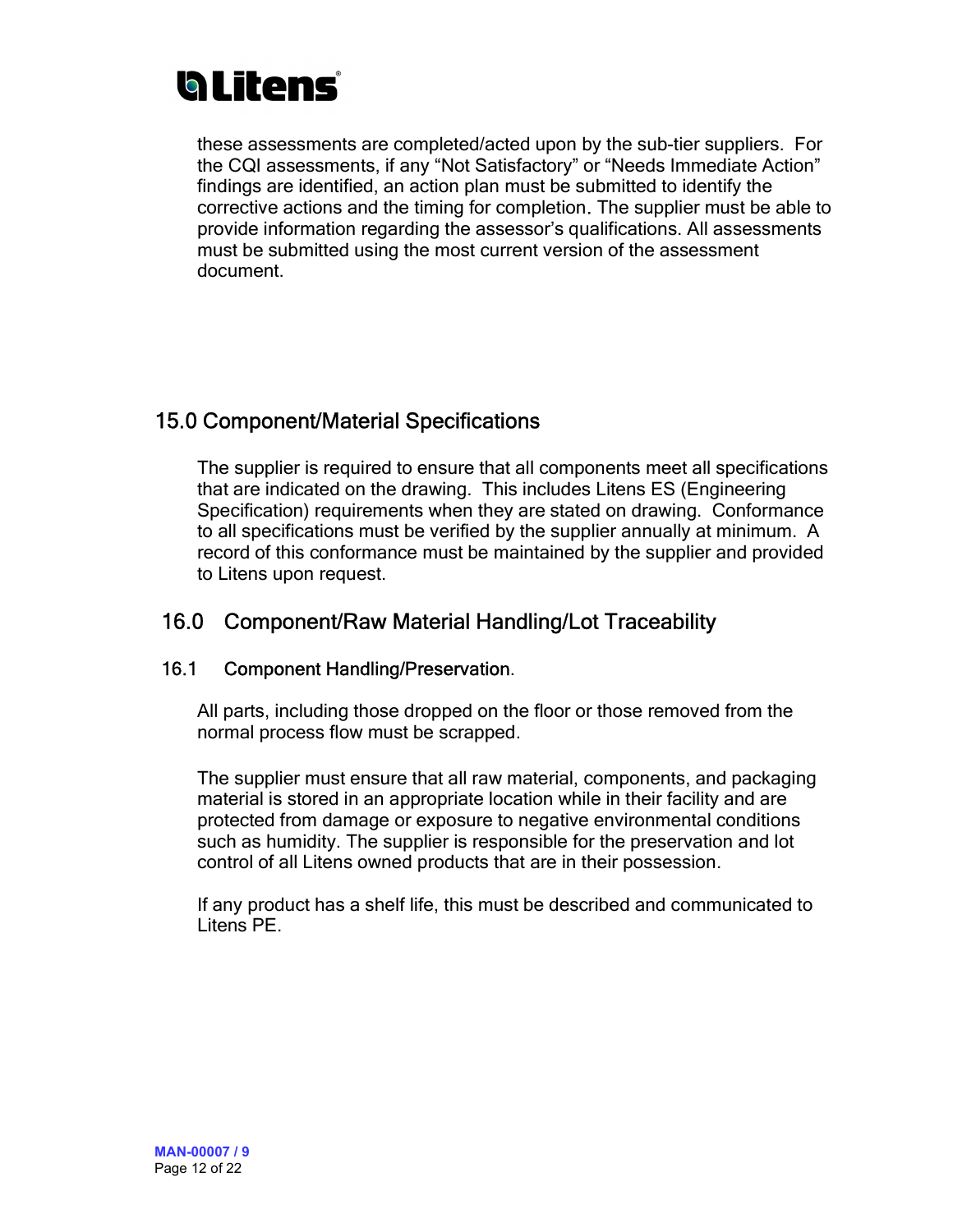#### 16.2 Lot Traceability

All suppliers must have a robust lot traceability system in place as per IATF-16949 / ISO 9001 / VDA requirements,

- The system must effectively record all appropriate production information regarding the component including raw material, processing parameters and inspection records (including sub-components).
- The lot size must be appropriate to allow for effective containment should a quality issue arise.
- The supplier must ensure that all sub-suppliers also maintain an effective lot control system.
- All records must be filed so that they can be quickly and accurately accessed. Once a component non-conformance is identified, a response to Litens identifying all suspect material is required within 24 hours.
- The record retention requirement for lot control documentation is 2 years

### 17.0 Nonconforming Product/Preventive and Corrective Actions

When parts are declared defective by Litens' Quality Assurance Department, A SCAR (Supplier Corrective Action Request) will be issued to the supplier. The defective material may need to be replaced. Once Litens' QA has informed the supplier about the rejected material, the supplier shall provide a Supplier Delivery Schedule for replacement parts to the Litens' Release Analyst/Expeditor. After the schedule has been received and agreed upon, the Release Analyst/Expeditor will issue the appropriate release. Suppliers shall ship the replacement material to Litens at their own cost. Suppliers can contact the Release Analyst/Expeditor to request authorization to ship replacement material, or to have defective material returned, using the Pre-Scheduled Delivery Route. If approved, freight charges may not apply. Where Nonconforming Product has been identified, part replacement costs will be recovered, and all indirect cost will be tracked by Litens. The amount of supplier charge back will be negotiated prior to a debit memo being issued. It is the supplier's responsibility to contact all other Litens facilities that may be affected by a quality issue. The Litens facility that provides the initial notification of a nonconforming part shall be considered to be the lead plant. The supplier must follow the individual instructions from any other Litens facility in regard to sorting parts or supplying certified replacement components.

When a SCAR is issued, there is often a need to have suspect components that are in Litens' facility, or in transit, sorted and certified prior to being used. In order to control who will conduct the sorting activity, a list of Litens approved third party sorting companies has been compiled and has been posted on Litens' website.

Suppliers are directed to use only the companies identified on this list.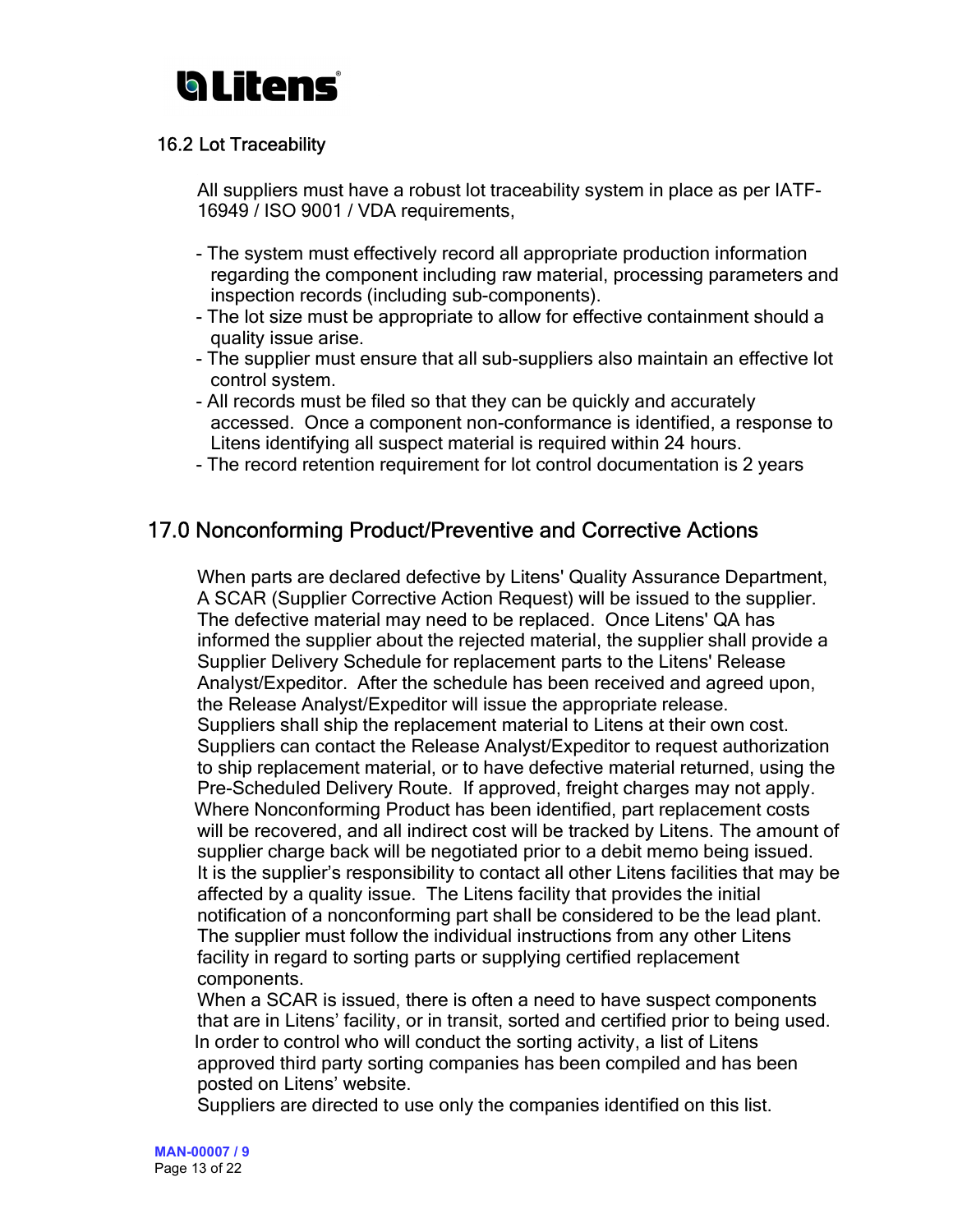Where defective material has been identified either internally or by Litens' customer, a detailed written corrective action report must be submitted to Litens' Q.A. Department. The supplier must use the most current version of Litens 8D Problem analysis form posted on Litens website (https://litens.com/suppliers/). The initial corrective action report, identifying the containment actions must be submitted in writing within 24 hours of receipt of the notification of nonconformance. In addition to the formal written initial report, the supplier is expected to use any other form of communication necessary to ensure that appropriate containment activities are implemented as soon as possible. The final report must be submitted within 15 calendar days unless otherwise stated on the SCAR. The final report must include a detailed description of the corrective actions, including targeted completion dates for any actions that are not yet completed. The supplier must provide updates to Litens describing the status of the completion of the corrective actions.

### 18.0 Production Part Approval Process

The request for PPAP's will be issued by Litens' Tooling Manager who will also supply an approved production drawing which will be identified with a watermark containing the words "Final Approval Production". This drawing shall be used to produce the PPAP parts and all subsequent production components. Any other drawings or models provided by any other Litens personnel shall be considered as reference material only.

PPAP samples to Litens are to be submitted in accordance with the requirements as stated in the latest edition of the AIAG or VDA PPAP manuals. Unless otherwise stated, the default PPAP submission is Level 3 and the corresponding sample quantity to be submitted is 1000 pieces or as specified by Litens' Tooling Manager.

A Litens production approved drawing must be included with all sample submissions unless specifically waived (in writing) by Litens' Quality Assurance Manager.

Reference Litens' drawing title block for Litens-identified special characteristics.

Material and finish certifications must be submitted to Litens with each sample submission as per the AIAG or VDA PPAP Manual, and shall be supported by inspection and test data for specifications covering raw material, processed material, plating, finishing, heat treating, etc. Thereafter, all material certifications must be made available within 24 hours, upon request. All Material Certifications must be no more than 1 year old. A certificate of Origin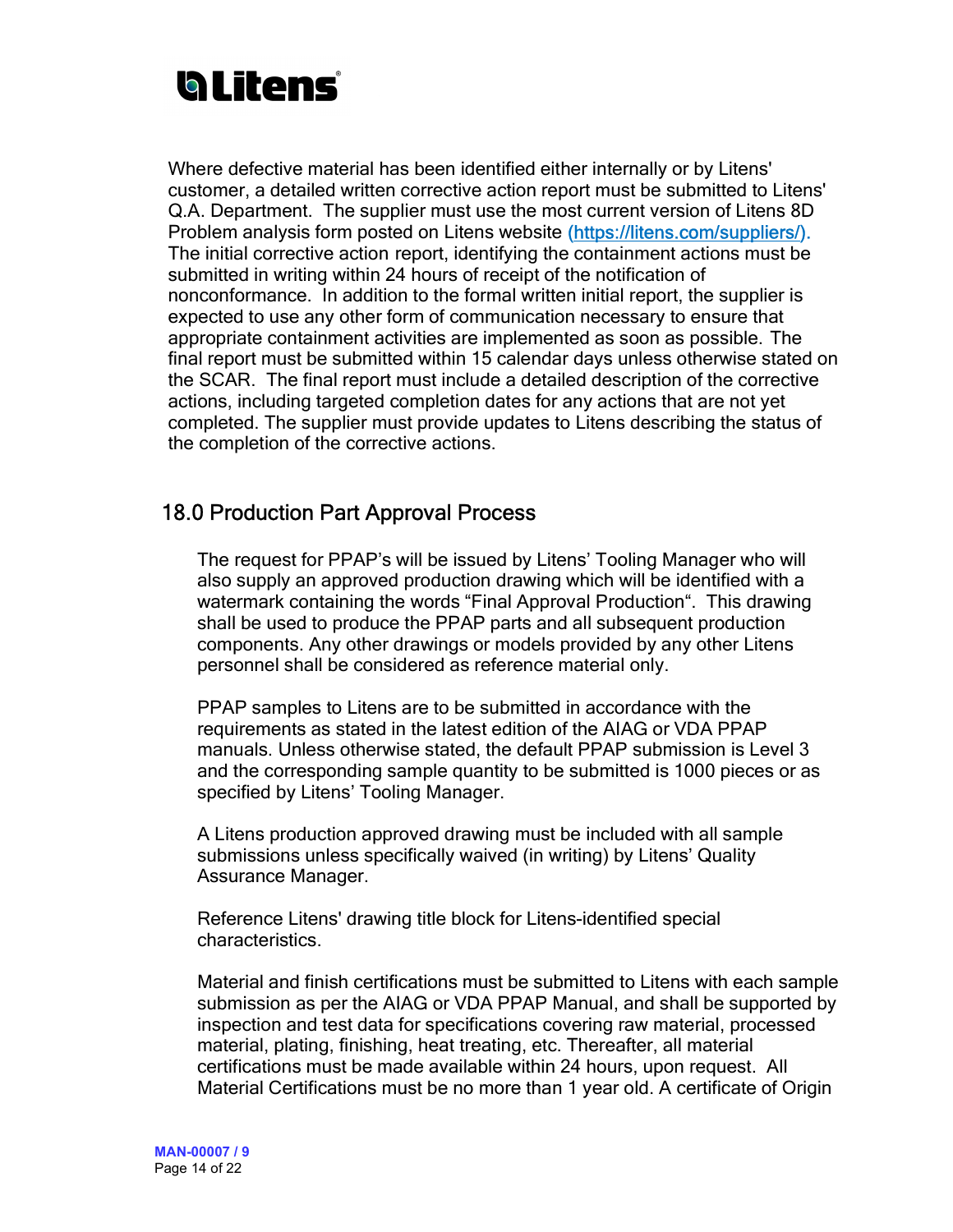must also be submitted for the sample part. Refer to Litens Country of Origin Guideline (https://litens.com/suppliers/).

Each sample submission must be packaged separately and identified as "Sample Submission for PPAP Approval".

All submissions shall provide an IMDS number on the PSW. Suppliers must ensure that the IMDS is submitted and approved at least two weeks prior to the PPAP submission date.

Material compliance - chemicals or substances (including recyclability) as related to parts / components supplied must fulfill the latest End of Life Vehicle Directive (ELV). Specifically, all delivered parts/components shall not contain any prohibited substances as deemed to be banned by the ELV. Any presence of restricted materials/substances must be declared, and will require phase-out plans to meet specific compliance deadlines as indicated in the ELV. Refer to Litens web site and refer to the direct link to the ELV Directive 2000/53/EC, for the latest specific environmental requirements.

When requested, a supplier is required to submit a completed timeline on all new production releases as well as current components which are receiving physical revision. When requested, the supplier must also complete the Supplier PPAP Requirement Form that will be provided to them by Litens Tooling Manager at the time of PPAP request. The supplier must also update the form at each milestone date and send the form, along with an updated timing plan to Litens Tooling Manager. A completed version of this form must be included with the PPAP documentation package.

After an electronic drawing for a new or revised part has been issued to the supplier, a reply e-mail is required to verify acceptance.

All Litens owned tools must be identified with a "Property of Litens Automotive" tag. The supplier may be required to attach other tags to the tools as directed by Litens' Tooling Manager. The supplier is responsible for the preservation and secure storage of Litens owned tools or gauges. No Litens or Litens' customer owned tooling are to be disposed of without written authorization from Litens Tooling Manager.

A Tooling Bailee Acknowledgment, signed by a binding member of the company along with a tooling record must be submitted with the PPAP package.

For all new components, a Packaging Approval Form (https://litens.com/suppliers/) must be included in PPAP documentation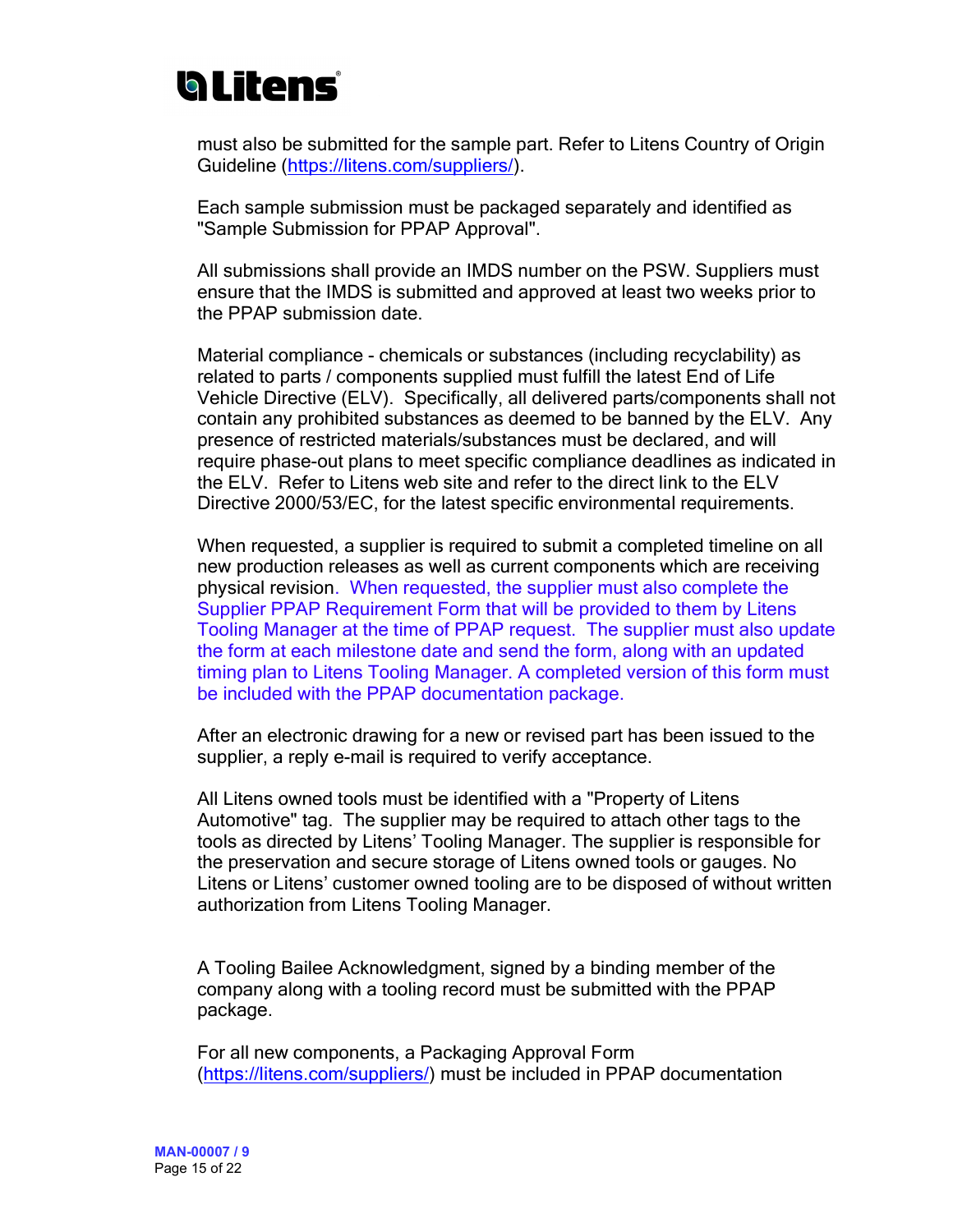### **Valitens**

packages. This form must be approved and signed by the appropriate Litens personnel at least two weeks prior to the PPAP submission date.

If a component is PPAP approved by any Litens location, the supplier may ship the same component (same Engineering revision level) to any other Litens location globally without an additional PPAP submission.

#### Language

Litens reserves the right to determine the language to be used on correspondence and documentation. In most cases the language will be determined by the Litens design responsible or manufacturing site. In some cases, it will be acceptable to use the suppliers' local language for internal documents. However, Litens may request that these be translated.

#### 19.0 Prototype Part Submission

Suppliers are required to complete the Part Submission Warrant in accordance with the AIAG or VDA PPAP Manual as directed by Litens.

Suppliers must perform a complete dimensional layout of all characteristics on one piece per cavity for each "run" produced. A run is considered to be a continuous flow of manufacturing with one setup. In the event that a component does not meet all drawing specifications, the supplier must obtain written approval from the responsible Litens engineer before the part is shipped to Litens. A cover letter, prepared by the supplier and concurred with the Litens engineer, must accompany each shipment of prototype parts that do not meet Litens' requirements.

Plating/finishing and material certifications/warrants must be submitted with the prototype components.

For prototypes with a run size of 1 to 29 pieces,100% variable inspection is required for all statistically designated characteristics (S cone  $\mathbb{S}$ ). For prototypes with a run size of 30 or more, variable inspection is required on a minimum of 30 pieces. If capability cannot be demonstrated for a statistically designated characteristic, 100% variable inspection of the characteristic is required.

For prototype parts, 100% inspection is required for characteristics designated with an M-Cone  $\mathbb{D}$  due to the smaller batch size associated with prototype parts.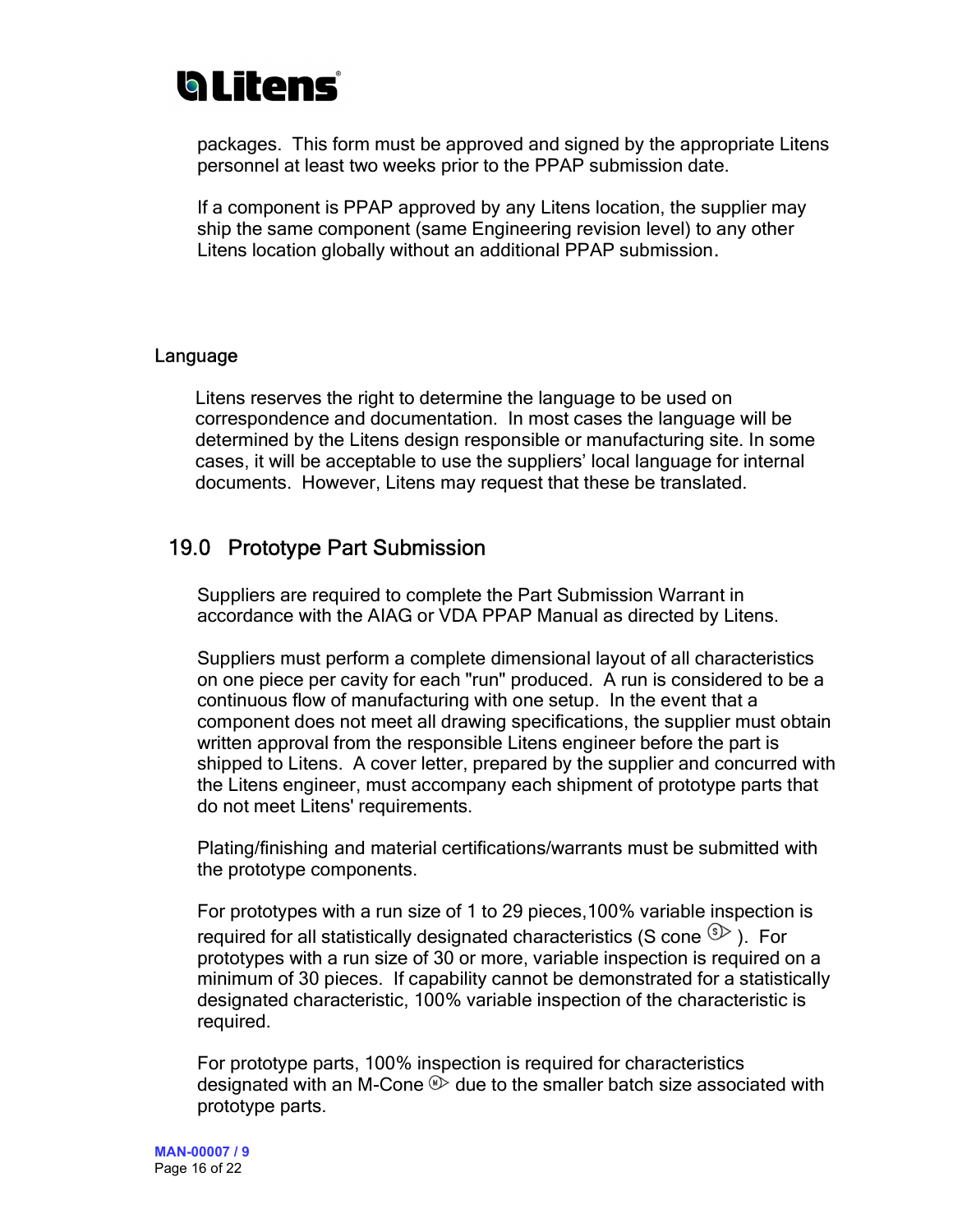Each sample submission must be packaged separately and clearly identified as Prototype Build Material.

All prototypes and samples supplied for testing must meet all requirements and specifications on the drawings including ES requirements. Any deviation from this must be communicated to and approved in writing by Litens' PE.

Prototypes or samples may be produced by via limited production runs or by a prototype process. Suppliers must have in place appropriate Control Plans, process set up parameter records, lot traceability records and dimensional inspection sheets.

All prototypes and samples are to be produced using a regular series production representative manufacturing processes and raw materials. Any deviations to this must be communicated to and approved in writing by Litens' PE. Samples commonly known as "ringers" (ie imposters, similar to other samples, special process built or special build (non-production intent or nonrepresentative process and/or materials) that are used to gain a competitive advantage over and above regular series production) are strictly forbidden, not allowed to be provided by or used by the supplier. Samples that are used for testing shall be selected at random from a given lot of parts.

All Prototype tooling owned by Litens cannot be disposed of or modified without written authorization from Litens.

### 20.0 Supplier Initiated Product or Process Changes

 Suppliers must use Supplier Request for Change (SRC) form to notify Litens of any supplier initiated changes. The SRC form is posted on Litens' website (https://litens.com/suppliers/)

The AIAG or VDA PPAP manual must be adhered to in regard to customer notification and submission requirements.

Suppliers must notify Litens prior to introducing any changes including, but not limited to the following:

- Changes to the tooling or machines.
- Additional tooling or machines to increase capacity.
- Relocation or repositioning of machines or assembly lines.
- Changes to an existing process.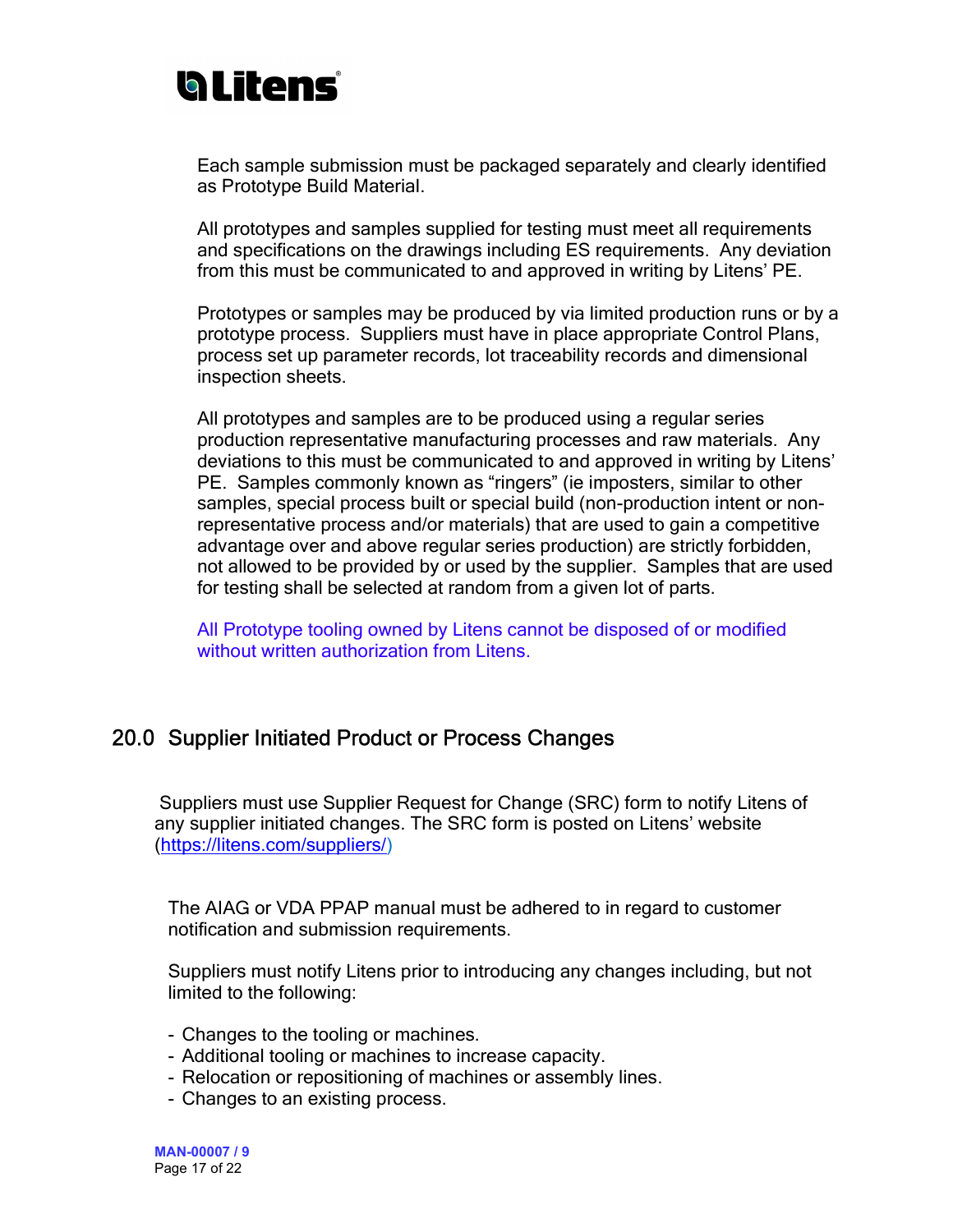- Changes to test or inspection methods.
- Changes to sub-suppliers components or processes.
- Implementation of a new ERP (Enterprise Resource Planning) system.
	- Relocation of manufacturing facility. (Note, the timing for a plant move must be appropriate to the scale of the risks and complexity.)

When a supplier anticipates the need to initiate a change, they must download the SRC, enter the required information (including full details and a proposed timing plan), and send it to their primary Litens Buyer to obtain input/approval. If multiple Litens sites are impacted, the supplier is to submit the SRC only to the Litens facility that placed the initial order for the component. Litens will review the request and send a response back to the supplier indicating whether or not their proposal will move forward.

Any impact that a change may have to the fit, function, performance, durability or appearance shall be reviewed by Litens PE. A revalidation plan shall be established and completed prior to implementation.

It is clearly stated that this is only a request for change and the supplier must not implement any change until it is approved by Litens and they receive instructions and PPAP approval.

### 21.0 Process Audit - Process Sign-Off (PSO) / VDA 6.3

A PSO or VDA 6.3 Process Audit may be conducted on any new suppliers or on any new or modified parts or processes. An audit may also be conducted on any current part or process at the discretion of Litens Automotive. The purpose of the audit is to verify that a supplier's quality planning has been successfully executed and that their production processes are capable of producing quality parts in sufficient quantity for production.

A process audit is a systematic review of the supplier's planned and actual manufacturing process at the quoted peak daily line rate, including manpower, facilities, equipment, material, methods, procedures, software level and tooling.

#### Process Audit Requirements and Documentation

 Audits will be conducted using either Litens' Process Sign-Off Form (posted on Litens' website (https://litens.com/suppliers/) or the VDA 6.3 Audit format. When a supplier is notified that they will be audited to the VDA 6.3 standard, they must prepare for the audit by obtaining the most recent copy of the VDA 6.3 process Audit manual. (available for purchase at (http://webshop.vda.de/QMC/en/vda-63-analysis-tool).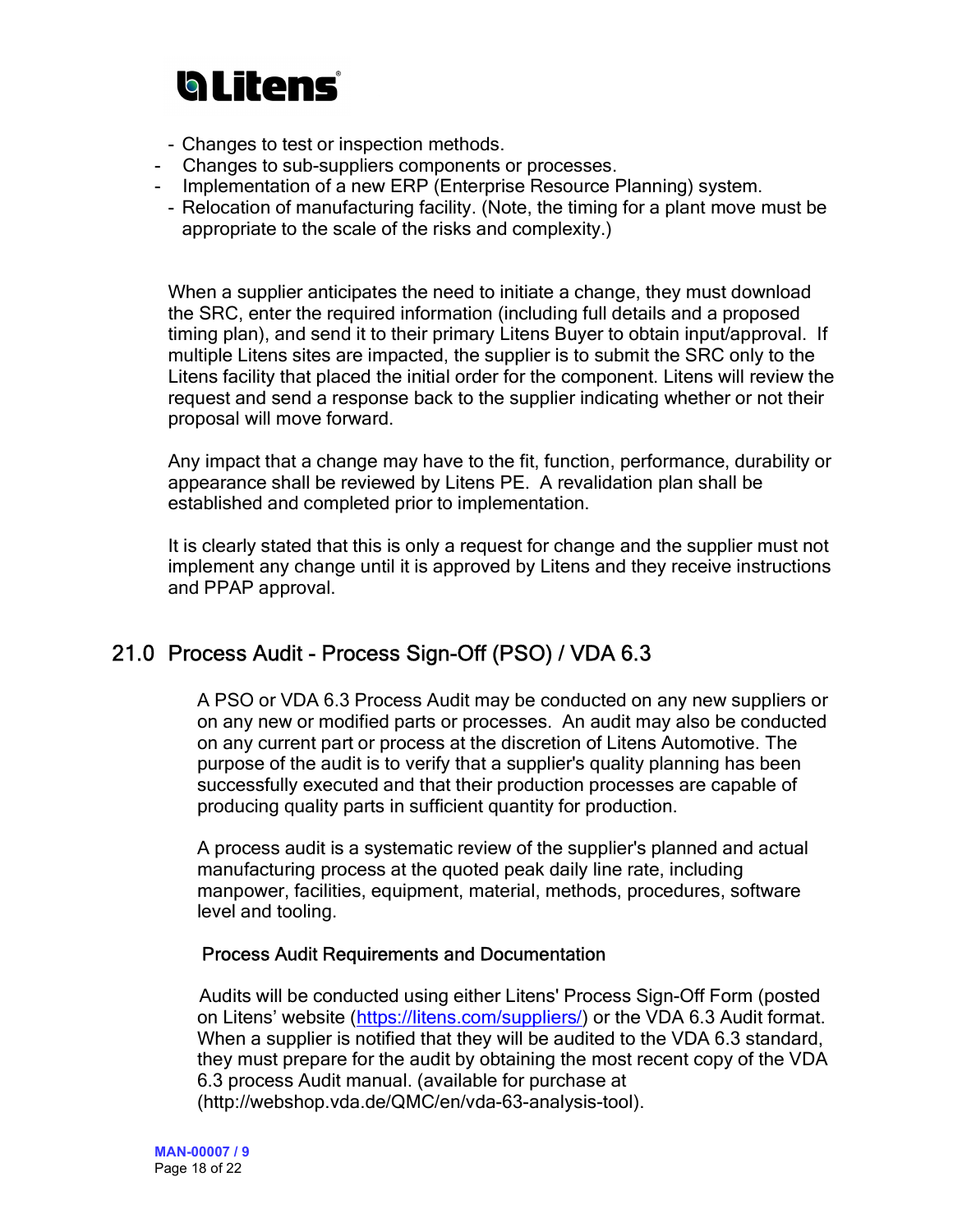When the supplier is notified of an upcoming audit, they must prepare documentation. The documents shall be compiled in an electronic file with dividing tabs for each checklist element. This file shall be presented to Litens during the audit. Litens may also request that key documents be provided prior to the scheduled on-site visit to allow Litens' audit team to review and comment on the documentation.

### 22.0 Quality Systems Audit

Litens reserves the right to audit a supplier's quality system at any time, upon reasonable notice. Litens reserves the right to audit / visit supplier related operations with a customer or with a party identified by our customer.

### 23.0 Capacity Verification

Suppliers are required to verify their ability to produce sufficient components to meet the needs of Litens. Upon request from Litens, suppliers are to complete the Capacity Verification Sheet for Suppliers (posted on Litens website https://litens.com/suppliers/) and submit a signed copy to Litens

### 24.0 Potential Disruptions to the Supply of Components

The supplier shall notify Litens immediately when there is a potential for any disruption to the supply of components. Causes for disruption may include, but are not limited to the following:

- component quality issues (identified internally or externally)
- sub-tier supply chain issues
- natural disasters
- line or plant stoppages
- transportation issues
- idespread pandemics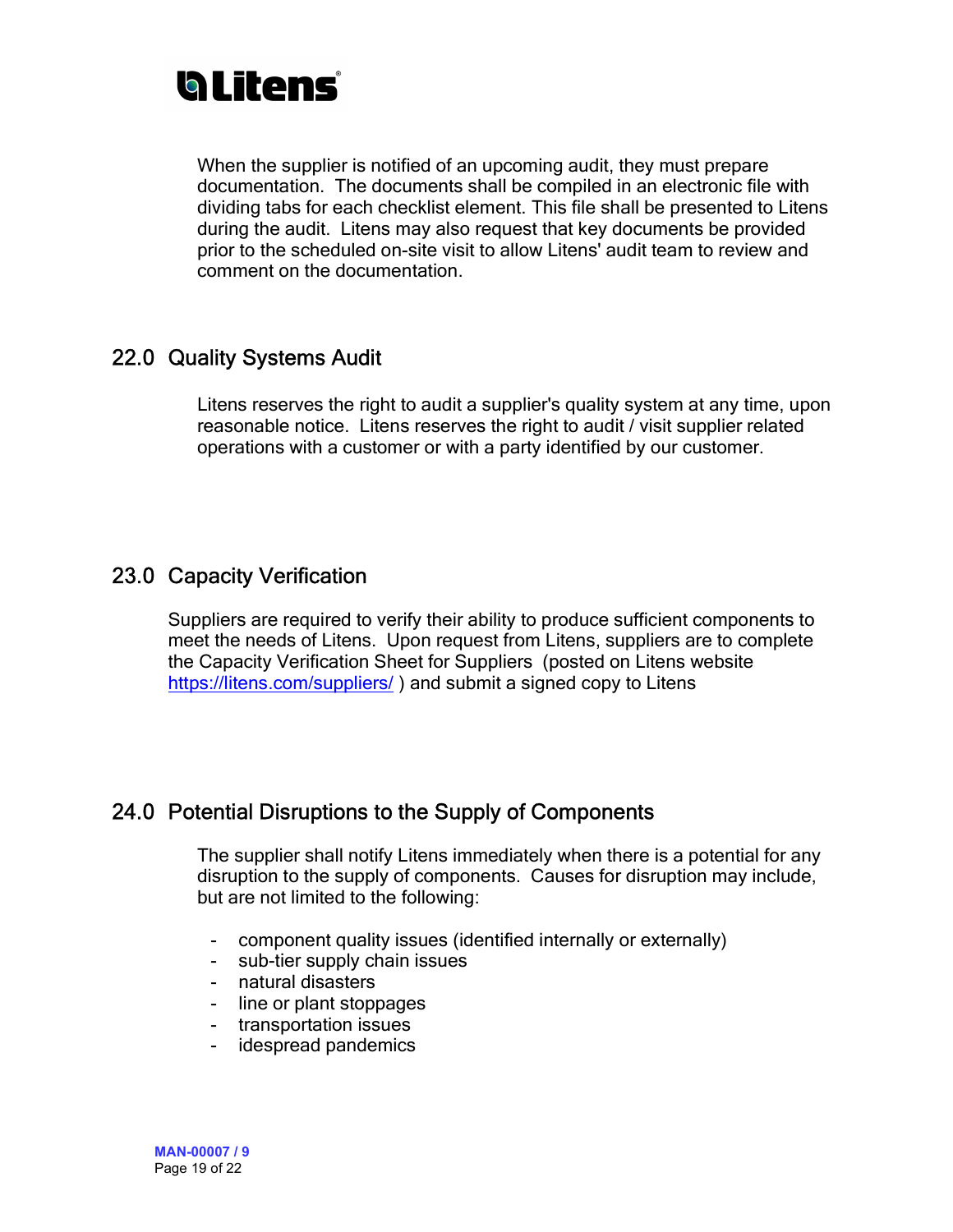### 25.0 Holidays, Vacations & Shut Downs

#### Litens' Holidays, Vacations & Shutdowns

If a scheduled ship day or delivery day falls on any of Litens' recognized holidays or planned shut downs, suppliers shall contact the Release Analyst/Expeditor or Inventory Analyst for instructions. The requirements may be brought forward, pushed back, or dropped depending on variables in our production cycle. Do not assume that Litens will not require parts due to the holiday.

Suppliers will be notified of alternate contact(s) when the Release Analyst/ Expeditor will be away on vacation.

#### Supplier Holidays, Vacations & Shutdowns

If a scheduled ship day falls on a supplier's non-production day, the supplier shall contact Litens' Release Analyst/Expeditor or Inventory Analyst for instructions at least one month in advance.

When Litens' normal contact(s) at the supplier is going to be away for vacation or other reasons, suppliers shall provide an alternate contact(s). All supplier requirements including delivery performance cannot be jeopardized or compromised due to vacations.

Suppliers shall provide Litens with dates of holiday shutdowns as soon as they are known so that Litens may plan accordingly.

### 26.0 Handling, Storage, Packaging, Preservation and Delivery

 Suppliers must also adhere to additional Litens requirements that are stated in Litens' Material Control, Packaging and Logistics manuals as well as Export Compliance requirements. Refer to Litens website for these documents (https://litens.com/suppliers/).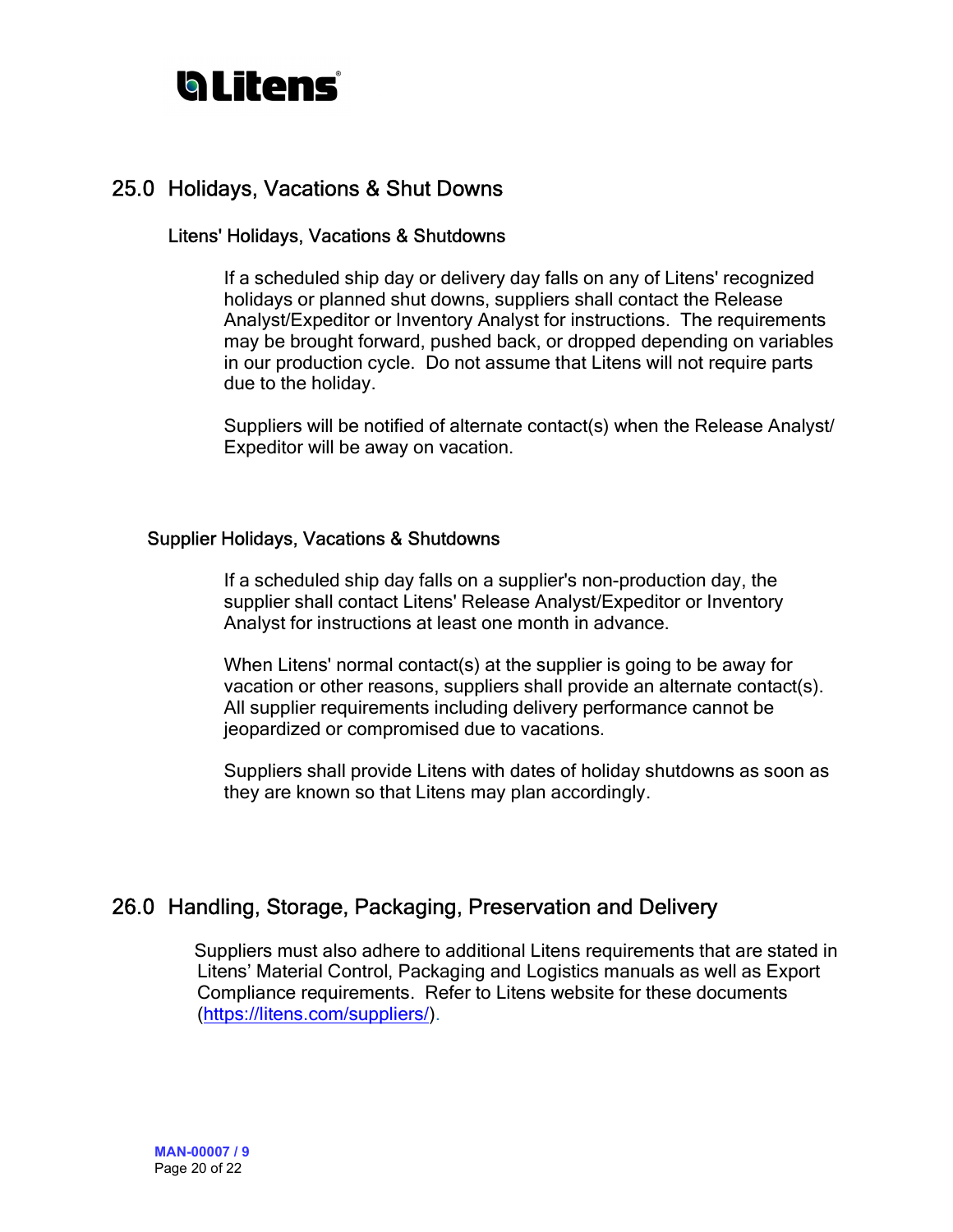#### 27.0 Warranty, Validation or Other Engineering Returns for Supplier Analysis & Report

 When parts are returned to the supplier for analysis from Litens Engineering Department a report is required. Report may be in the supplier's own format and/or appropriate 8D if requested.

 Parts may be returned for the following reasons, but not limited to: Warranty return, customer or Litens concern, End of Test (EOT at customer or Litens), continuous conformance, test or monitor vehicle usage, research and development or other RPA (Returned Part Analysis) purposes.

 Once Litens has informed supplier of about the request for analysis and the component has been returned to the supplier, the supplier shall then confirm receipt of parts and provide preliminary analysis within 3 business days. The supplier shall consider containment activities as appropriate to the case. Final formal report must be submitted within 10 business days unless otherwise stated on analysis request and as agreed upon. [Please keep in mind that Litens is expected to reply to our customer within 3-week window with RPA report.] In certain cases of critical or urgent customer circumstances, reports may be requested within 1 week of receipt of part.

 The supplier shall inform Litens immediately of any potential delays from meeting the agreed upon target timing. The supplier shall provide regular status updates appropriate to the criticality or nature of the concern (as directed by Litens).

 Third party accredited laboratory service(s) may be used for further analysis if outside of the capabilities of the supplier. Any such service(s) shall be agreed upon in advance. Third party reports shall be forwarded to Litens.

 Litens may request to have the sample(s) returned to Litens. Samples shall be adequately marked/labelled and suitably packaged for shipping.